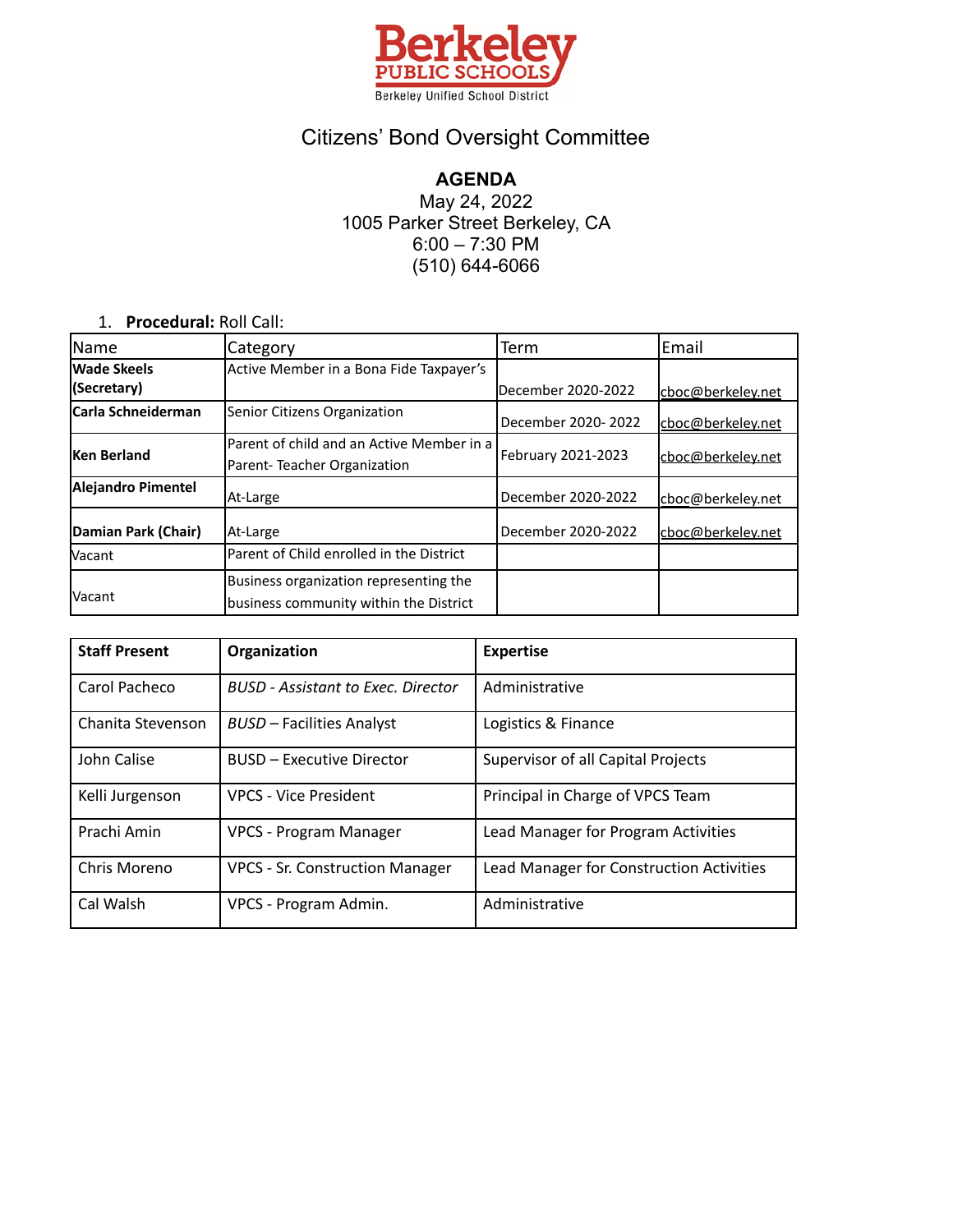

- 2. **Action:** Approval of Agenda
- 3. **Procedural:** Public Comments on Non-Agenda items
	- a. At this time, members of the public may address the Committee regarding a matter of public interest not appearing on the agenda. No action may be taken on comments of off-agenda items unless specifically authorized by law.
	- b. If the speaker wishes to address the committee on an item on the agenda, time will be provided before that item. Each speaker will be allowed up to a maximum of two minutes (or less at the discretion of the Chair).
- 4. **Action:** Approval of Meeting Minutes from: April 19, 2022
- 5. **Presentation / Discussion:** Charles Raibley from Crowe LLP will discuss the Measure I and G Financial and Performance Audits for the year ending June 30, 2021 (20 min)
- 6. **Action:** Draft / Approve the 2021 Annual Report (20 min)
- 7. **Discussion:** CBOC website content/organization (5 min)
	- a. Are there other items we'd like on our website that would help us organize our thoughts? Do we like the placement of the current materials?
	- b. [Construction Bond Oversight Committee | Berkeley Unified School District](https://www.berkeleyschools.net/departments/facilities/measure-i-bond-citizens-oversight-committee/)
- 8. **Action:** Approve policy guideline with respect to community inquiries (5 min)
- 9. **Information/Discussion**: Facilities Staff Reports (10)
	- a. Financial updates, including all significant change orders since June 2021
	- b. What types of reports can the district provide so we can better provide oversight and keep track of spending/projects?
- 10. **Discussion**: Project prioritization, bike parking and bathrooms vs Theaters and kitchens (10 min)
	- a. Why are some essentials pushed to the back of the line? Or, how important is "community engagement" when the priority list is already mostly finalized?
- 11. **Discussion:** Committee Comments (10 min)
	- a. Tennis and Parking with Plant Ops Project presentation by Damian Park
	- b. Additional comments
- 12. **Discussion:** Next Meeting dates (5 min)
	- a. What should our meeting schedule be for the next year?
	- b. Is there anything the CBOC would like to discuss at future meetings? (e.g. Indoor Air Quality Project?)